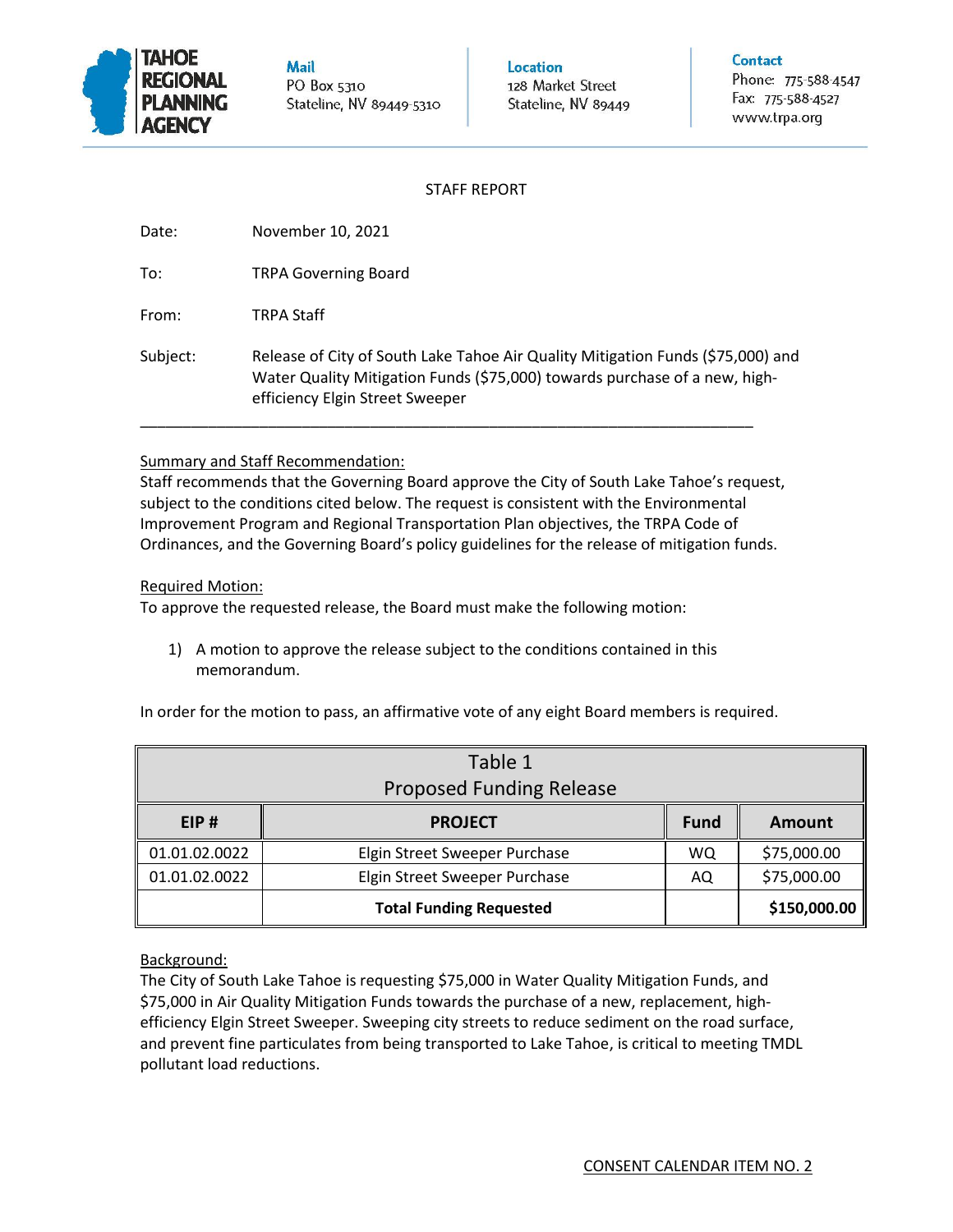The proposed use of TRPA water quality and air quality funding, combined with \$146,000.00 from the City of South Lake Tahoe General Fund will provide sufficient budget to purchase a new, efficient and effective street sweeper.

The unencumbered account balances for the City of South Lake Tahoe as of October 20, 2021, is \$622,208.96 for the Air Quality fund, and \$176,189.18 for the Water Quality Fund, which is sufficient to cover this request.

## Conditions:

Staff recommends approving the release of these funds subject to the following conditions of approval:

- 1. The City shall only use the funds for the project cited above and as approved by TRPA.
- 2. TRPA reserves the right to withhold funds to ensure project priorities, goals, and objectives are consistent with those of the Environmental Improvement Program and TRPA's Regional Plan.
- 3. The City agrees to follow all laws, codes, and regulations adopted by federal, state, and local authorities/agencies.
- 4. The City agrees to maintain a report detailing the use and expenditures of all funds used on the project. These records shall be made available for review and audit by TRPA within thirty (30) calendar days upon written request.
- 5. All mitigation funds not used as described above shall be returned to TRPA. Upon written approval from TRPA, these funds may be re-allocated to another project.
- 6. The City agrees to request from TRPA a final inspection no later than 30 days after completion of the project.
- 7. TRPA approved signage shall be used on all projects during construction to identify TRPA as a funding source and shall include the EIP logo.
- 8. The City agrees to report the applicable EIP Performance Measures achieved by this project.

Regional Plan Compliance: The proposed release complies with the TRPA Regional Plan and Code of Ordinances.

Contact Information: If you have any questions regarding this item please contact Tracy Campbell at [tcampbell@trpa.gov](mailto:tcampbell@trpa.gov) or by phone at (775) 589-5257, or Kimberly Caringer, Division Manager, Environmental Improvement Program at [kcaringer@trpa.org](mailto:kcaringer@trpa.org) or by phone at (775) 589-5263.

Attachment:

A. EIP Project Fact Sheet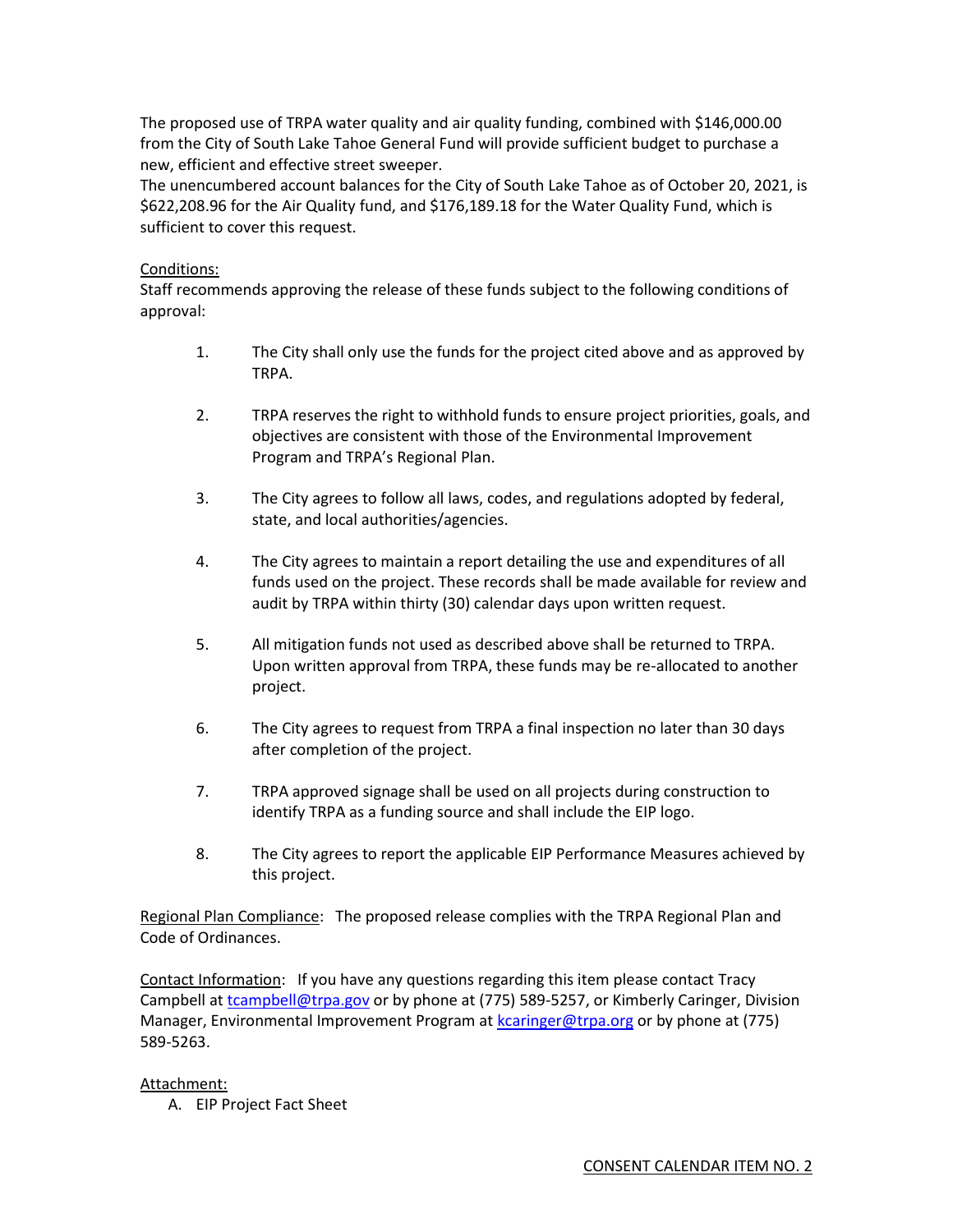### Attachment A

EIP Project Fact Sheet - Elgin Street Sweeper